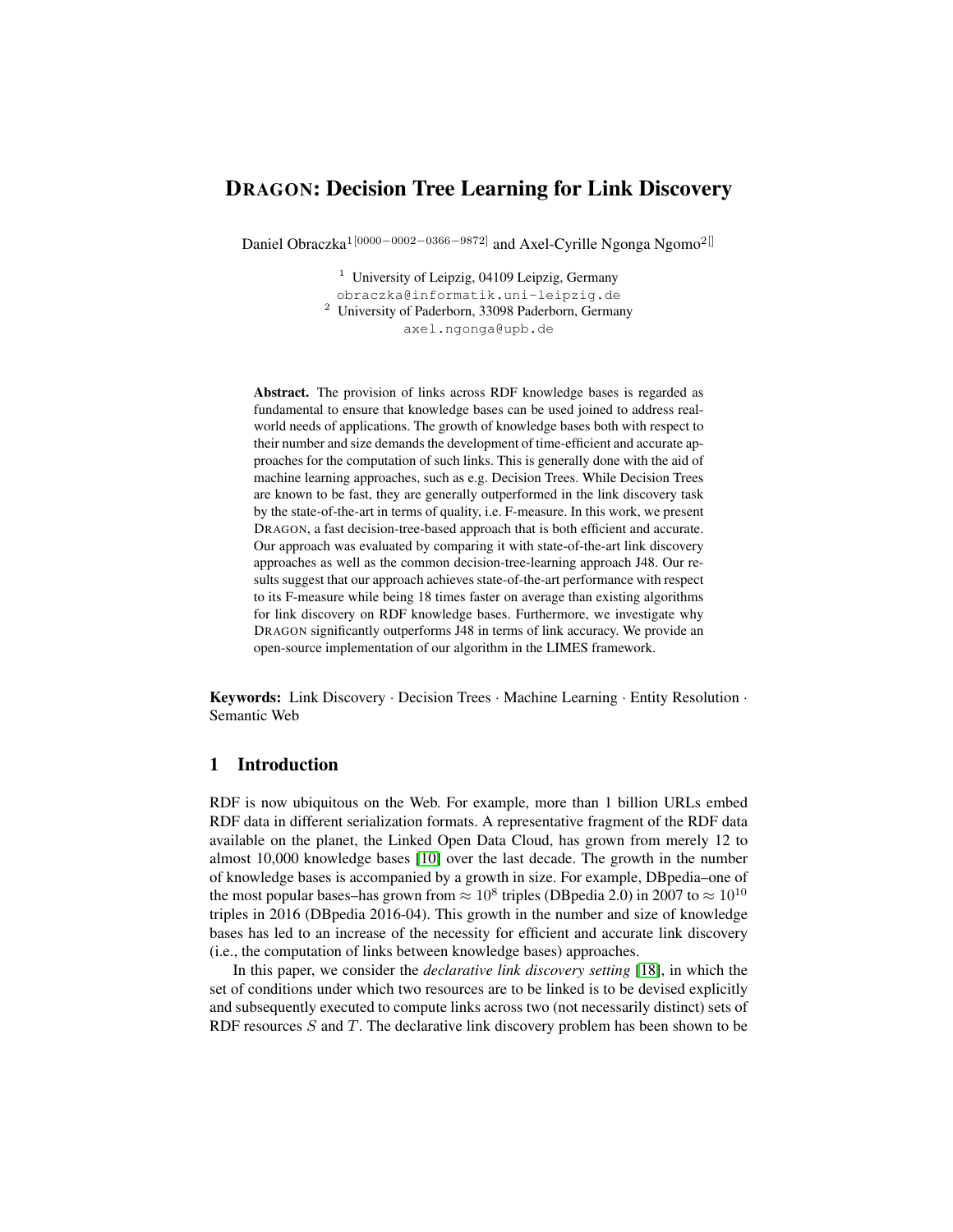challenging even for domain experts, since this set of conditions, which we call a *link specification*, can be very complex [\[12\]](#page-13-1). This complexity is due to

- 1. the plethora of similarity measures (e.g., edit distance, cosine similarity, Jaccard similarity) that are used to compare the property values of entities to find links and
- 2. the manifold means through which these similarities can be combined (e.g., min, max, linear combinations).

A large number of dedicated machine learning algorithms ranging from genetic programming [\[12\]](#page-13-1) to refinement operators [\[28\]](#page-14-1) has hence been devised to simplify the declarative link discovery process (see [\[18\]](#page-14-0) for a survey). While the F-measure of these machine learning approaches has increased steadily, little attention has been paid to their time efficiency. Most commonly, the approaches are declared scalable by virtue of the bound similarity computation algorithms they rely upon, e.g., AllPairs [\[1\]](#page-13-2), PPJoin+ [\[32\]](#page-14-2), EdJoin [\[31\]](#page-14-3). First pruning approaches are developed in works such as [\[28\]](#page-14-1) but solely for particularly slow versions of the algorithm. Given that the time efficiency of learning approaches for link discovery is critical for their usefulness in practical applications (e.g., in learning scenarios with humans in the loop), the primary aim of this work is hence *to improve the time efficiency of link discovery algorithms, while maintaining their classification performance* (i.e. maintaining the same F-measure). We achieve this goal with our novel approach DRAGON, a decision-tree-based approach for link discovery. The contributions of this work are as follows:

- 1. We devise an efficient and effective algorithm for learning link specifications within the decision tree paradigm.
- 2. We evaluate our algorithm on nine benchmark data sets against state-of-the-art link discovery and decision-tree-learning approaches. Our results show that DRAGON outperforms existing link discovery solutions significantly w.r.t. runtime, while achieving equally good performance w.r.t. the F-measure. Moreover, our approach outperforms generic solutions to learning decision trees significantly.
- 3. We investigate why our approach produces better link specifications than common decision-tree algorithms.

An open-source implementation of DRAGON is provided in the LIMES [\[19\]](#page-14-4) frame-work<sup>[3](#page-1-0)</sup>.

This paper is structured as follows: We start by giving a formal definition of the key concepts underlying this work. Thereafter, we give a brief overview of the state of the art. We subsequently present our approach to link discovery, which we finally evaluate on synthetic and real-world datasets.

### 2 Preliminaries

Definition 1 (Link Discovery). *Given two sets* S *(source) and* T *(target) of RDF resources and a relation* R, *compute the set* M *of pairs of instances*  $(s, t) \in S \times T$  *such that*  $R(s,t)$ *.* 

<span id="page-1-0"></span><sup>3</sup> <https://github.com/dice-group/LIMES/>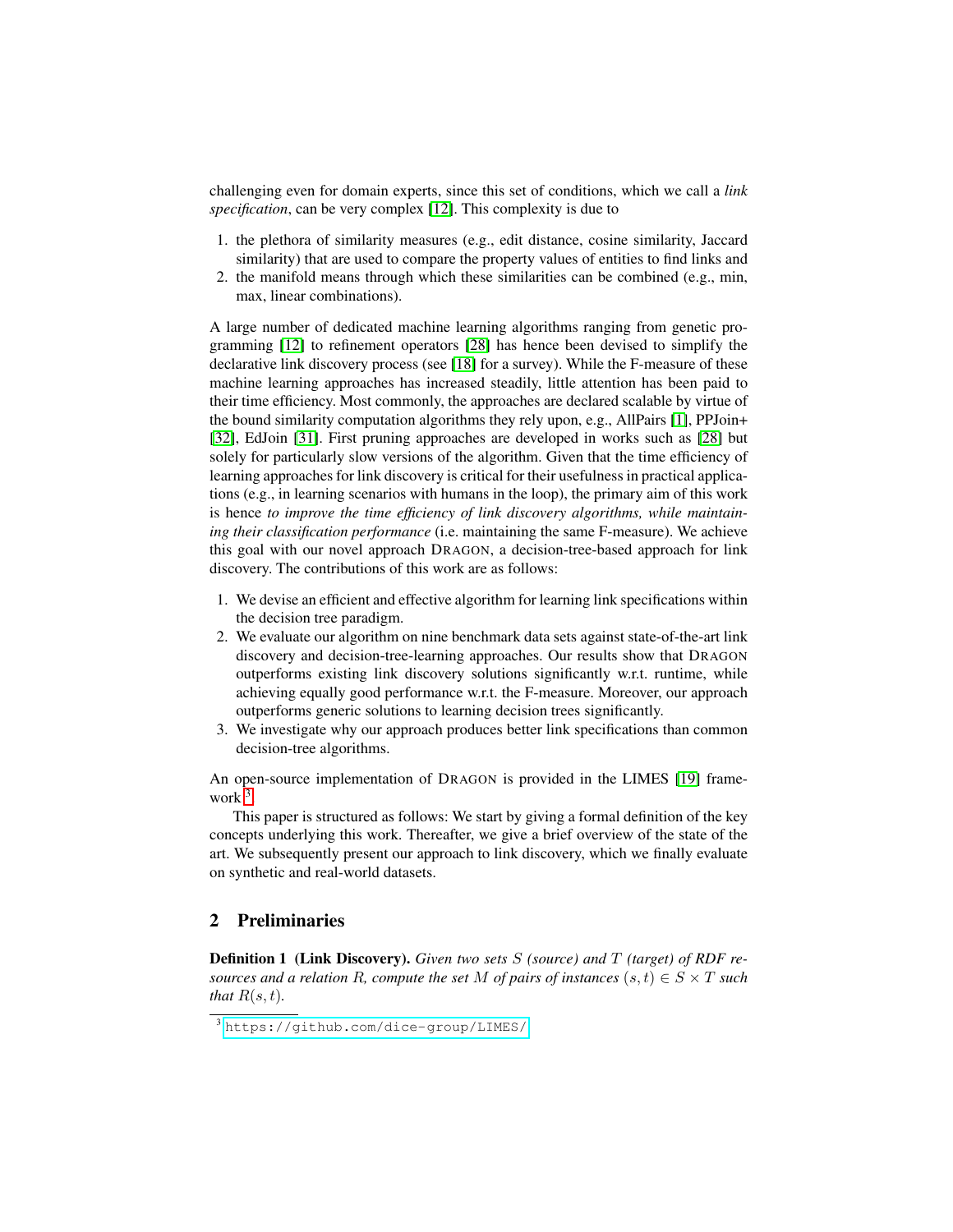We call  $M$  a mapping. Commonly, the set  $S$  is a subset of the instances contained in the knowledge base  $\mathcal{K}_S$ . The same applies to the set T and a knowledge base  $\mathcal{K}_T$ . Note that neither S and T nor  $\mathcal{K}_S$  and  $\mathcal{K}_T$  are necessarily disjoint. Since computing M is a non-trivial task, most frameworks compute an approximation  $M' = \{(s, t) \in$  $S \times T : \sigma(s, t) \geq \theta$ , where  $\sigma$  is a similarity function and  $\theta$  is a similarity threshold. The relation  $R(s, t)$  is then considered to hold if  $\sigma(s, t) \ge \theta$ . The similarity function σ and the threshold θ are expressed in a *link specification* (LS). Different grammars have been proposed to describe LSs [\[15](#page-14-5)[,17,](#page-14-6)[22\]](#page-14-7). We adopt the following formal setting, which is akin to that of [\[28\]](#page-14-1). This grammar is equivalent to that used in a large body of work [\[18\]](#page-14-0).

We begin by defining the syntax of link specifications. To this end, we define a similarity measure m to be a function  $m : S \times T \rightarrow [0, 1]$ . These functions commonly compare attributes (or sets of attributes) of pairs of resources to compute a similarity value. Mappings  $M \subseteq S \times T$  are used to store the results of the application of a similarity function to  $S \times T$ . We define a *filter* as a function  $f(m, \theta)$  over the set of all mappings (i.e., the powerset of  $S \times T$ ). A link specification is called *atomic* iff it comprises exactly a single filtering function. A complex specification  $L$  can be obtained by combining two link specifications  $L_1$  and  $L_2$  with the operators  $\Box$ ,  $\Box$  and  $\setminus$ .

We define the semantics  $[[L]]_M$  of a LS L w.r.t a mapping M as follows:

 $- [[f(m, \theta)]]_M = \{(s, t) | (s, t) \in M \wedge m(s, t) \geq \theta\}$ –  $[[L_1 \sqcap L_2]]_M = \{(s, t) | (s, t) \in [[L_1]]_M \wedge (s, t) \in [[L_2]]_M\}$ –  $[[L_1 \sqcup L_2]]_M$  = { $(s, t)$ | $(s, t)$  ∈  $[[L_1]]_M$  ∨  $(s, t)$  ∈  $[[L_2]]_M$ } –  $[[L_1 \setminus L_2]]_M = \{(s, t) | (s, t) \in [[L_1]]_M \wedge (s, t) \notin [[L_2]]_M\}$ 

<span id="page-2-0"></span>Moreover, we write [[L]] as a shorthand for  $[[L]]_{S\times T}$ .

Definition 2 (Link Discovery as Classification). *The goal of link discovery can be translated to finding a classifier*  $C : S \times T \rightarrow \{-1, +1\}$  *which maps non-matches (i.e.*  $(s, t) \in S \times T : \neg R(s, t)$ *) to the class*  $-1$  *and matches to*  $+1$ *.* 

The classifier returns +1 for a pair  $(s, t)$  *iff*  $\sigma(s, t) \geq \theta$  for the corresponding link specification. In all other cases, the classifier returns  $-1$ . In this work, we use decision trees for link discovery. The attributes we use are similarity measures. Because these measures have numeric values, we compute decision trees with binary splits. An example tree is shown in Figure [1.](#page-3-0)

## 3 The DRAGON algorithm

In the following, we present how we use decision trees to learn accurate LSs efficiently. We begin by giving a brief overview of our approach. Thereafter, we show how we tailor the construction of decision trees to the LS learning problem. Finally, we show how to prune trees to avoid overfitting.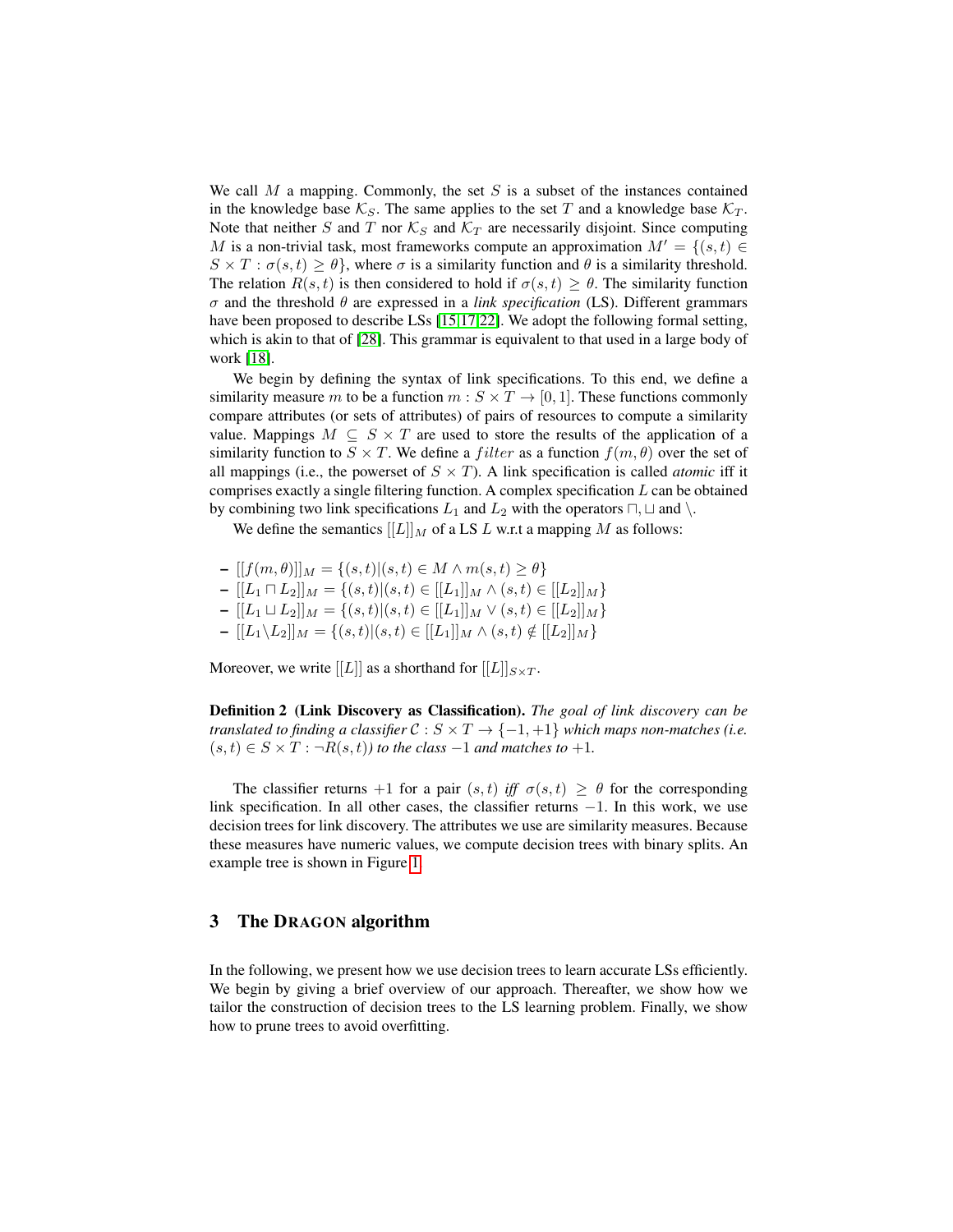<span id="page-3-0"></span>

Fig. 1: A decision tree learned by DRAGON for the dataset of which a part is shown in Table [1.](#page-3-1) The classification decisions are shown in the gray nodes.

<span id="page-3-1"></span>Table 1: Example datasets containing persons and link candidates with appropriate labeling showing corresponding similarity values using cosine similarity on name attributes. We represent the data as tables and omit namespaces for the sake of legibility.

|      | URI name            | age | URI | name                     | age | Pair Label sim      |     |
|------|---------------------|-----|-----|--------------------------|-----|---------------------|-----|
|      | :S1 "Hans-Peter" 26 |     |     | :T1 "Hans Peter" 26      |     | $(S2, T2)$ +1 0.707 |     |
|      | :S2 "Heiko Kurt" 13 |     |     | $\cdot$ T2 "Heiko" 13    |     | $(S2, T3)$ -1 0.0   |     |
| : S3 | "Amata"             | 52  |     | :T3 "Amata K." $52$      |     | $(S3, T3)$ +1 0.816 |     |
| :S4  | "Ariane"            | 25  |     | :T4 "Ariane"             | 25  | $(S4, T4) +1 1.0$   |     |
| :S5  | "Sib"               | 56  |     | :T5 $\mathsf{``Ffion''}$ | 12  | $(S5, T5) -1$       | 0.0 |
|      | (a) Source Dataset  |     |     | (b) Target Dataset       |     | (c) Link candidates |     |

#### 3.1 Overview

Algorithms [1](#page-4-0) and [2](#page-4-1) give an overview of our approach depending on the measure we use. We assume that we are given a maximum height for the tree. To determine the root of the tree we detect the best split attribute. We considered two measures for this purpose: the global F-measure aims to maximize the total F-measure achieved by the decision tree while the Gini measure acts locally and aims to ensure that the split attribute is optimal. We elaborate on how we use these fitness functions to find good split attributes in the section "Determining Split Attributes". DRAGON continues recursively by constructing the left and right child of the tree if it found a split attribute and has not yet reached the maximum height. For Gini, it updates the training data depending on the split attribute by removing any link pairs that are not accepted by the split attribute. For example, for the decision tree shown in figure [1,](#page-3-0) the training data for the right child of the root node would not include the pair (S5,T5) from Table [1\(](#page-3-1)c), because the similarity value of the qgrams measure on the name attribute is lower than 0.4. The training data for the left child (ergo, the "no" child, see figure [1\)](#page-3-0) is the global training data used to initialize our approach minus the training data for the right child of the root node. For example, the pair (S4,T4) would not be contained in the training data for the left child, since the similarity value of the qgrams measure on the name attribute is 1.0, and it therefore belongs to the training data of the right child. For **global F-measure**, the training data does not need to be changed, since we try to optimize globally.

In the following, we take a closer look at how the split attributes are computed.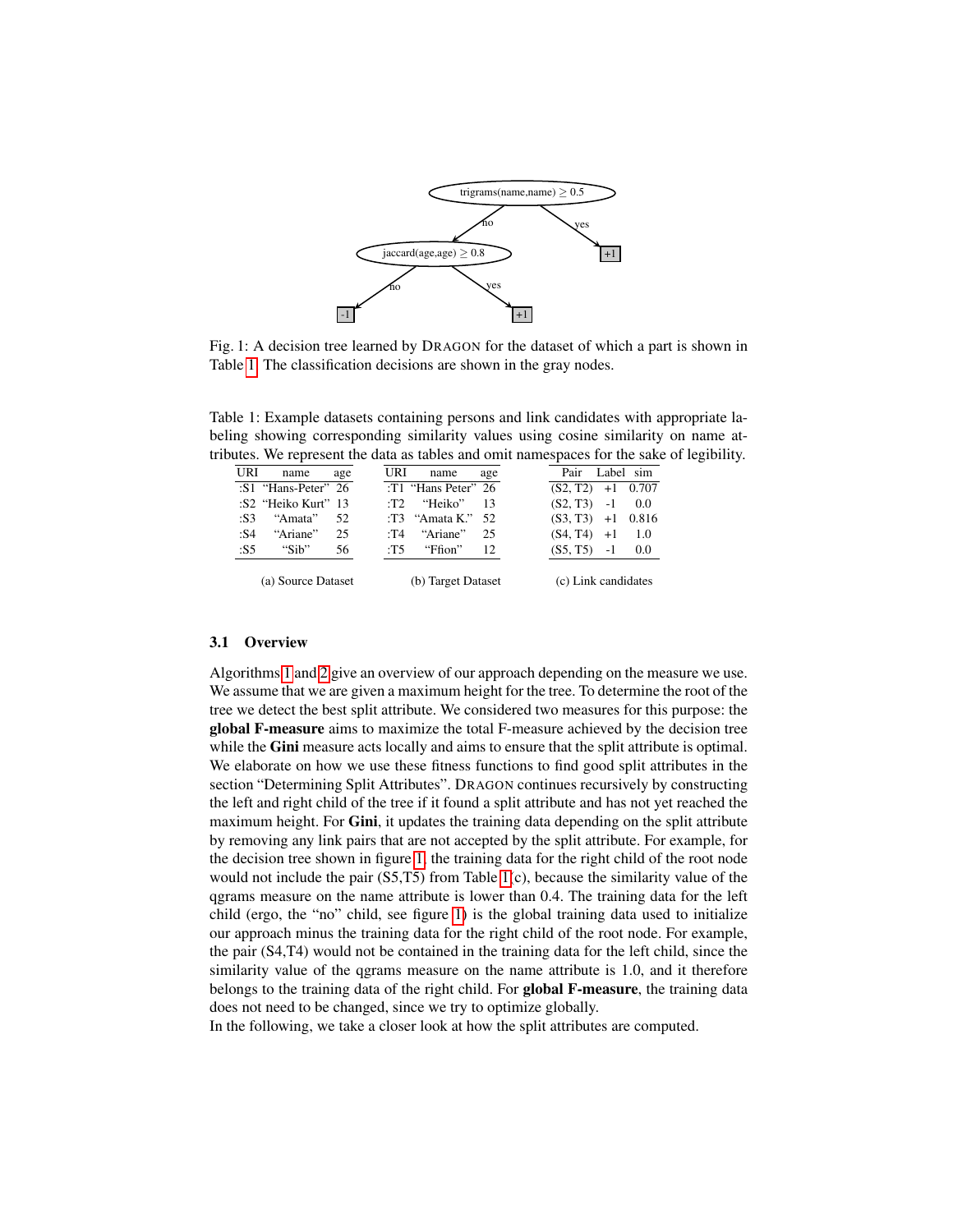#### Algorithm 1: Overview of DRAGON using Gini Index

- <span id="page-4-0"></span><sup>1</sup> constructTree(int *maxHeight,* int *currentHeight,* boolean *rightNode,* data *trainingData*)
- <sup>2</sup> splitAttribute = getBestSplitAttribute(trainingData)
- 3 if *splitAttribute*  $\neq$  *null AND currentHeight*  $\lt$  *maxHeight* then
- <sup>4</sup> currentHeight++
- $\frac{1}{5}$  rightData = updateTrainingData(splitAttribute,trainingData)
- 6 | leftData = trainingData \ rightData
- 7  $\Box$  rightChild = constructTree(maxHeight, currentHeight,
- $\mathbf{8}$  | TRUE, rightData)
- 9 | leftChild =  $constructTree(maxHeight, currentHeight,$
- 10 | FALSE,  $leftData)$
- <sup>11</sup> return this;

#### Algorithm 2: Overview using global F-measure

<span id="page-4-1"></span><sup>1</sup> constructTree(int *maxHeight,* int *currentHeight,* data *trainingData*)

- <sup>2</sup> splitAttribute = getBestSplitAttribute(trainingData)
- 3 if *splitAttribute*  $\neq$  *null AND currentHeight*  $\lt$  *maxHeight* then
- <sup>4</sup> currentHeight++
- $\texttt{s}$  | rightChild = constructTree(maxHeight, currentHeight,
- $6 \mid trainingData)$
- 7 | leftChild =  $constructTree(maxHeight, currentHeight,$
- $\boldsymbol{s}$  | training Data)

```
9 return this;
```
#### 3.2 Initialization

The goal of the initialization is to determine the set of mappings that will be used during the construction of the decision tree. We assume that we are given a training data set TS with  $TS \subseteq S \times T \times \{+1, -1\}$  (see Table [1](#page-3-1) for an example). Every triple  $(s, t, +1) \in TS$  is a positive example, while every triple  $(s, t, -1) \in TS$  is a negative example. We begin by calculating the subsets  $S' \subseteq S$  and  $T' \subseteq T$  that can be found in our training dataset as follows:

> $S' = \{ s \in S : \exists t \in T \text{ with } (s, t, +1) \in TS \vee (s, t, -1) \in TS \},\$  $T' = \{t \in T : \exists s \in S \text{ with } (s, t, +1) \in TS \vee (s, t, -1) \in TS\}.$

We use the sets  $S'$  and  $T'$  as test sets for our algorithm.

If we use the global F-measure as fitness function, we adopt the approach used by [\[28\]](#page-14-1) by computing the mapping  $M_i = \{(s,t) \in S' \times T' : m_i(s,t) \geq \theta_i\}$  which achieves the highest F-measure on the training dataset  $TS$  for each of the similarity measures  $m_i$  available to our approach. We determine the threshold  $\theta_i$  by lowering the value of the said threshold from 1 to a lower bound  $\lambda$  by a given rate  $\tau \in [0, 1)$ .

For the Gini Index, we begin by calculating the similarity of each entity pair  $(s, t) \in$  $S' \times T'$  using all the measures  $m_i$  available to our learner. Any similarity values below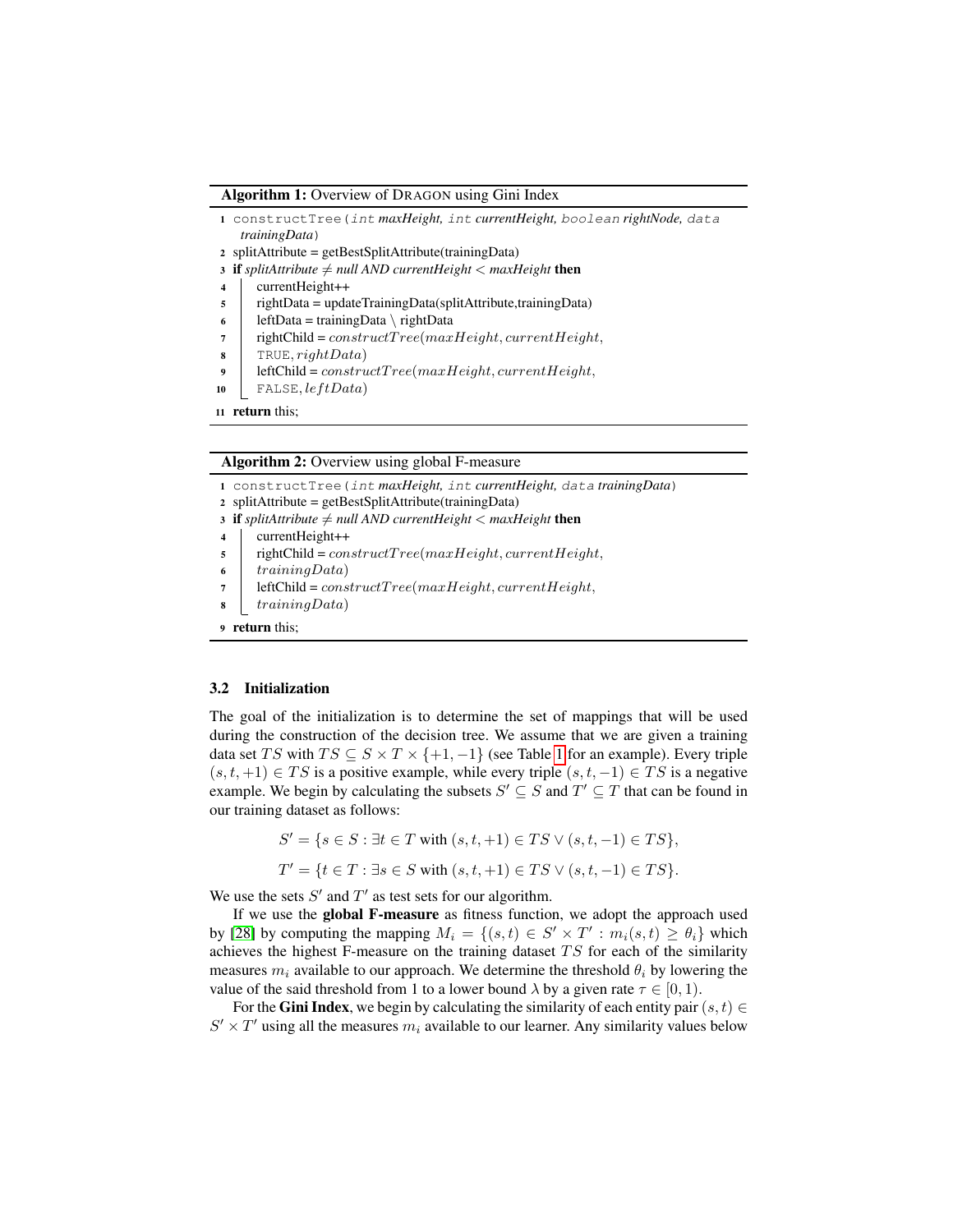the lower bound  $\lambda$  are disregarded i.e., set to 0. For each measure  $m \in m_i$  we now have a list of similarity values  $[sim_{i1}, ..., sim_{in}]$  ordered from lowest to highest, with the corresponding entity pair  $(s, t) \in S' \times T'$ .

#### 3.3 Determining Split Attributes

We build our decision tree using top-down induction [\[27\]](#page-14-8). We implement two measures to decide on the attribute to use for the splits: *Global F-measure* and *Gini Index*. With the global F-measure, we target the improvement of the overall performance of the decision tree we learn. In contrast, the Gini Index aims to improve the local performance of a given leaf. The performance of the two strategies is compared in the evaluation section.

Learning with the global F-measure The trees we learn with the global F-measure are a combination of the atomic LS computed during the initialization step. Let  $k$  be the number of these atomic LSs. We set the atomic link specification which leads to the mapping with the highest F-measure over all measures  $m_i$  as our first split attribute. After this initialization of the tree, our tree consists of a root and 2 leaves. In the example shown in figure [1,](#page-3-0) the root would be the node  $jaccard(name, name) \ge 0.4$ . We first remove the root from the set of LSs that can be added to the tree, leading to  $k - 1$  LSs still being contained in the set of candidate LSs. We sequentially position every of the remaining  $k - 1$  LSs at every of the 2 leaf nodes, hence generating  $2(k - 1)$  trees. We then compute the resulting mapping and select the tree with the best F-measure. After removing the LS used from the set of candidate LSs, we iterate the addition approach until we cannot improve the F-measure achieved by the tree or until we have used all atomic LS we computed during the initialization step.

Formally, at iteration  $i \in \{1, \ldots, k\}$ , we have  $(k-i+1)$  trees to try out and i nodes in the decision tree where an atomic LS can be added. Hence, the maximal number of trees we need to generate is given by the following:

$$
\sum_{i=1}^{k} i(k-i+1) = \frac{k(k+1)(k-2)}{6} \in O(k^3).
$$
 (1)

Our algorithm is hence clearly polynomial in the number of trees computed. In contrast, generating all possible decision trees which can be created using  $k$  atomic link specifications is exponential in complexity.

Learning with the Gini Index We use the similarity values we determined in the initialization in combination with the Gini Index as follows: We determine which measure will be our splitting attribute by calculating the average Gini Index of all measures still available as follows:

$$
\overline{G}(\mathcal{N}, sim_{ij}) = \frac{|\mathcal{N}_l|}{|\mathcal{N}|} \times G(\mathcal{N}_l) + \frac{|\mathcal{N}_r|}{|\mathcal{N}|} \times G(\mathcal{N}_r),
$$
\n(2)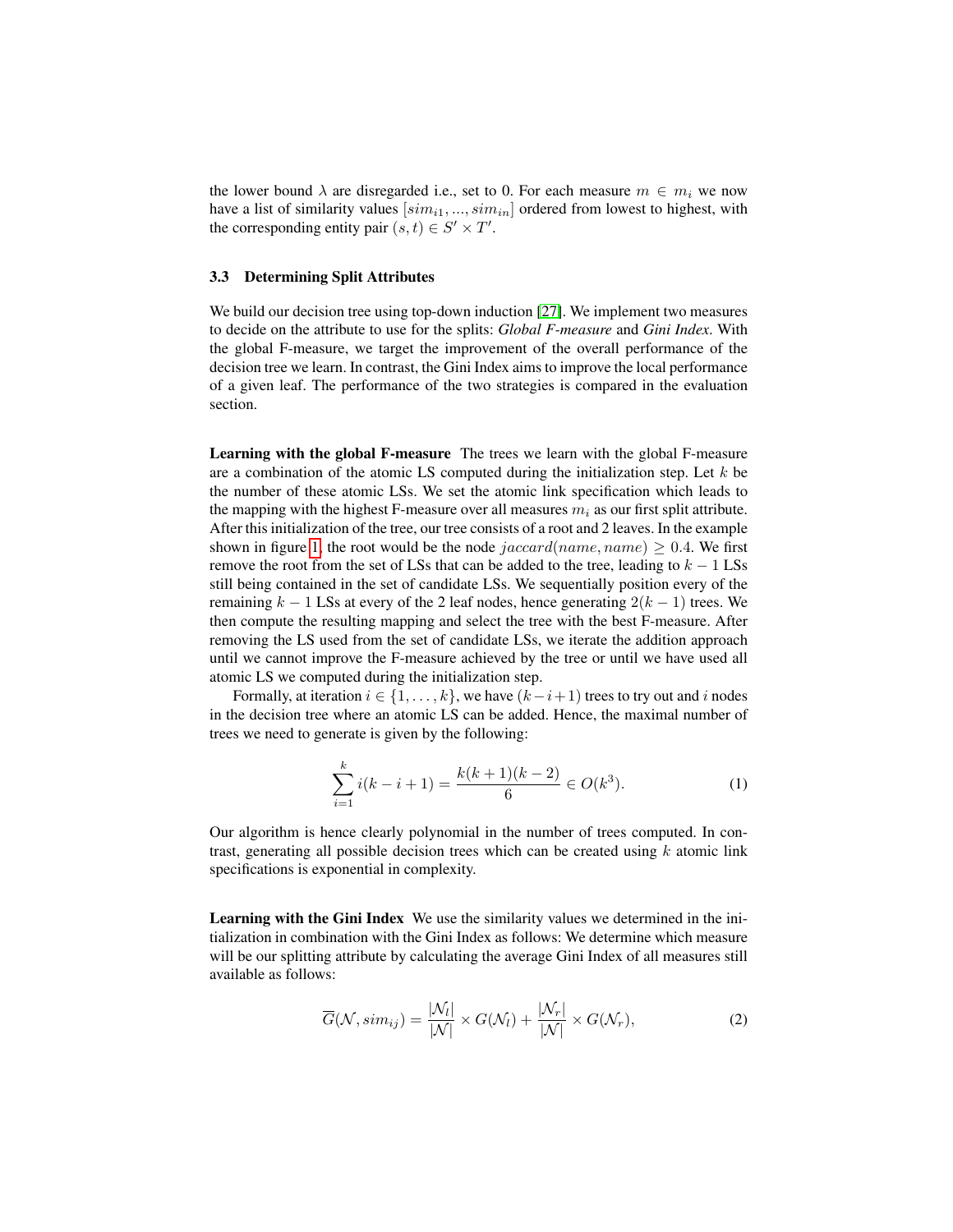where  $|N|$  is the number of pairs accepted by the node N of the decision tree. In the first iteration,  $N$  contains the training data.  $N_l$  accepts the pairs with similarity values below  $sim_{ij}$ ,  $N_r$  permits the pairs with values above or equal to  $sim_{ij}$ . For each  $m_i$ we calculate the average Gini Index for all  $sim_{ij}$ , with  $j \in \{1, \dots, n\}$ , to determine the best split point for each measure.

The Gini Index is

$$
G(\mathcal{N}) = 1 - \left( \left( \frac{|\mathcal{N}^+|}{|\mathcal{N}|} \right)^2 + \left( \frac{|\mathcal{N}^-|}{|\mathcal{N}|} \right)^2 \right),\tag{3}
$$

where  $|\mathcal{N}^+|$  is the number of positive examples and  $|\mathcal{N}^-|$  the number of negative examples accepted by  $N$ . The splitting attribute will be the measure m with the corresponding threshold  $\theta = sim_{ij}$ . Common decision tree algorithms will set the threshold in the splitting attribute to be  $\theta = (sim_{ij} + sim_{i(j-1)})/2$ , whereas we set it to the higher value (i.e.  $sim_{ij}$ ). In the evaluation section we will see that this choice improves the quality of our decision tree considerably.

After finding the root node the training data is provided as seen in Algorithm [1,](#page-4-0) we stop when we either have reached the maximum tree height or measure with an average Gini Index below 1 can be found.

For example, imagine we were to use the example in Table [1](#page-3-1) to learn a tree using Gini Index.  $S' \times T'$  are the link pairs from the training data, therefore the first step will be to determine the similarity value for these pairs using all available measures on all attributes. We provided the cosine similarity on the name attributes in Table [1](#page-3-1) (c). To test how well the cosine similarity performs we have to find the ideal split point. We start with the lowest similarity value, that is bigger than 0, which in our case is 0.707.  $|\mathcal{N}_l| = 2$ , since only two links have a similarity value below 0.707.  $|\mathcal{N}_r| = 3$  containing the remaining links. To calculate the average Gini Index we need to determine the Gini Indices for the left and right node. Both are 0 since the left node only contains negative and the right only positive examples. Since our split attribute perfectly divides the examples to the appropriate classes we have a pure leaf with the average Gini Index of 0 and our tree induction is finished. Bear in mind that we choose  $\theta = 0.707$  in our link specification in contrast to common decision tree algorithms that would take  $\theta = (0.707 + 0.0)/2 = 0.3535.$ 

#### 3.4 Pruning

Previous works (e.g., [\[27\]](#page-14-8)) have shown that pruning decision trees can improve their performance significantly. Given our approach to decision tree generation, we devised a *Global F-measure pruning* and implemented the *error estimate pruning* used by [\[27\]](#page-14-8) for the sake of comparison. Given a tree  $N$  with height h, we start our pruning process by iterating over the nodes  $\mathcal{N}_i$  at height  $h - 2$ , with  $i \in \{1, \ldots, n\}$ , where n is the number of nodes at height  $h - 2$ . We compute the F-measure of  $\mathcal N$ , after we pruned the left, right and both leaves of  $\mathcal{N}_i$  respectively. The tree with the best F-measure is kept, i.e.  $N$  will be overwritten by it. After repeating this process for all nodes at height  $h-2$ , we continue at height  $h-3$  and so on until we reach the root node and terminate. If we were to prune the tree from figure [1,](#page-3-0) we would subsequently compute the Fmeasure of the whole tree and after we removed the node  $jaccard(age, age) \ge 0.8$ .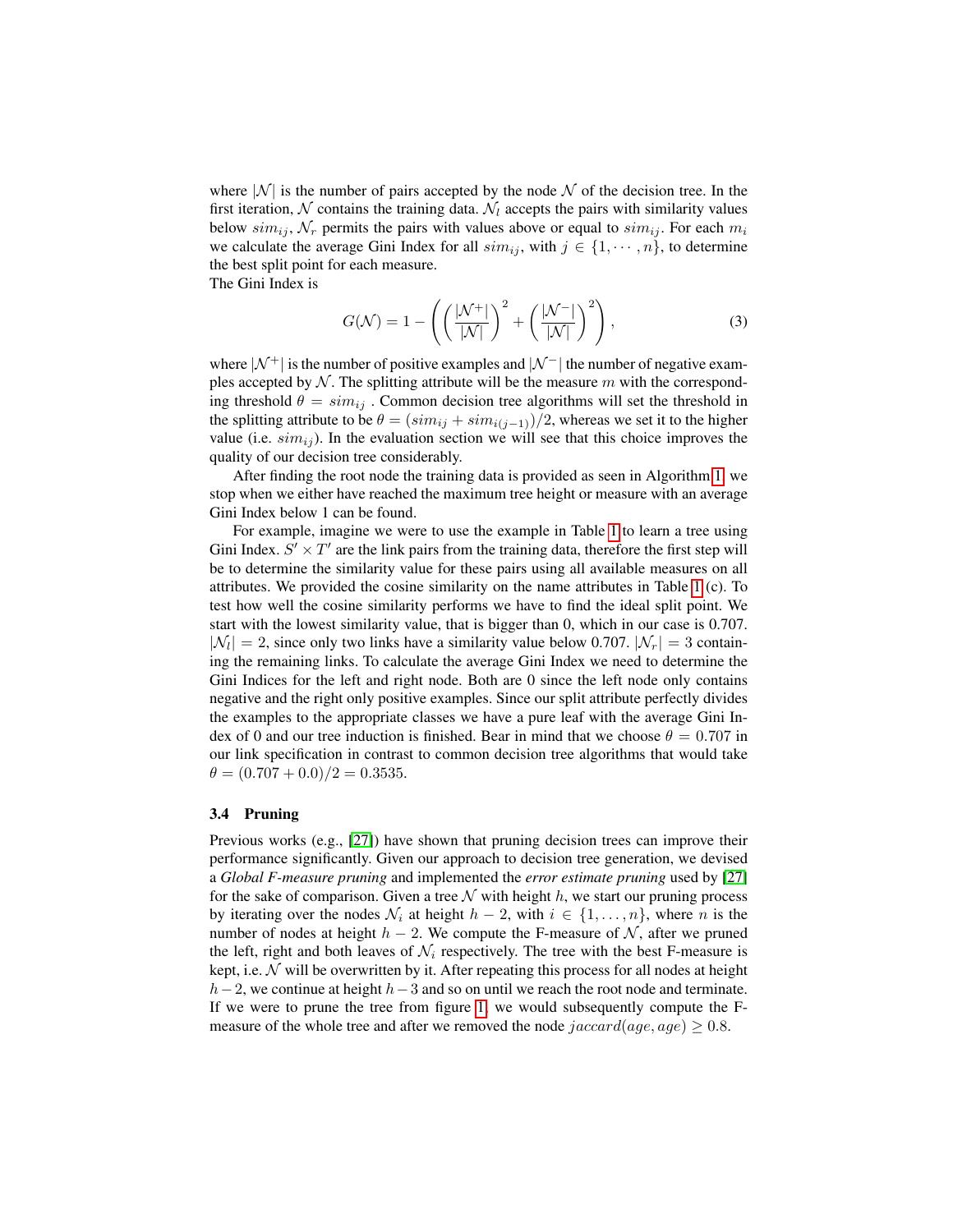Table 2: Characteristics of the used datasets.

<span id="page-7-1"></span>

|                     | Label #Attributes | $ S  \times  T $  reference dataset |       |  |  |  |  |
|---------------------|-------------------|-------------------------------------|-------|--|--|--|--|
| Person1             | 11                | 250,000                             | 500   |  |  |  |  |
| Person <sub>2</sub> | 11                | 240,000                             | 400   |  |  |  |  |
| <b>Restaurants</b>  | 5                 | 72,433                              | 112   |  |  |  |  |
| DBLP-ACM            | 4                 | 6,000,000                           | 2,224 |  |  |  |  |
| DBLP-Scholar        | 4                 | 168,100,000                         | 5,347 |  |  |  |  |
| Amazon-GP           | 4                 | 4,400,000                           | 1,300 |  |  |  |  |
| Abt-Buy             | 4                 | 1,200,000                           | 1,097 |  |  |  |  |
| Drugs               | 1                 | 1,090,000                           | 1,047 |  |  |  |  |
| Movies              | 2                 | 1.090.000                           | 1,047 |  |  |  |  |

## 4 Evaluation

The aim of our evaluation was to evaluate the effectiveness (i.e., the F-measure) and the efficiency (i.e., the runtime) achieved by DRAGON. We were especially interested in the performance of DRAGON on real datasets. Hence, we evaluated DRAGON on the four real-world datasets from [\[17\]](#page-14-6). These datasets were obtained by manually curating data harvested from the Web and determining links between these datasets manually. In addition, we aimed to compute the performance of DRAGON on synthetic datasets. We selected three datasets from OAEI 2010 benchmark<sup>[4](#page-7-0)</sup> and the two datasets *Drugs* and *Movies*, used in [\[22\]](#page-14-7). Table [2](#page-7-1) presents some details pertaining to these datasets. We ran two series of experiments. In the first series on experiments, we tested whether our approach to setting thresholds in decision trees is superior to that followed by other decision-tree learning approaches. To this end, we compared different ways of setting thresholds in our algorithm. We also used this experiment to determine the default settings for subsequent experiments. In our second series of experiments, we compared DRAGON with state-of-the-art link discovery algorithms. In all experiments we used a ten-fold cross validation setting were the training folds consist of 50% positive and 50% negative examples. We present the average results achieved by all algorithms over the ten runs of the crossvalidation setting. To make a comparison between algorithms over all datasets easier we also calculated the average rank of the approaches given the performance measure (time or f-measure). To achieve this the approaches are ranked by their perfomance per dataset, for ties the mean of the ranks are assigned, and the ranks are averaged columnwise to get the final value. This average rank is added as last row in the tables we present. All experiments were carried out on a 64-core 2.3 GHz Server running Oracle Java 1.8.0 77 on Ubuntu 14.04.4 LTS, with each experiment assigned 20 GB of RAM.

#### 4.1 Parameter Discovery

To check whether our approach to discovering settings is better than that followed by other decision-tree-based approaches, we ran our Gini approach combined with the

<span id="page-7-0"></span><sup>4</sup> <http://oaei.ontologymatching.org/2010/im/>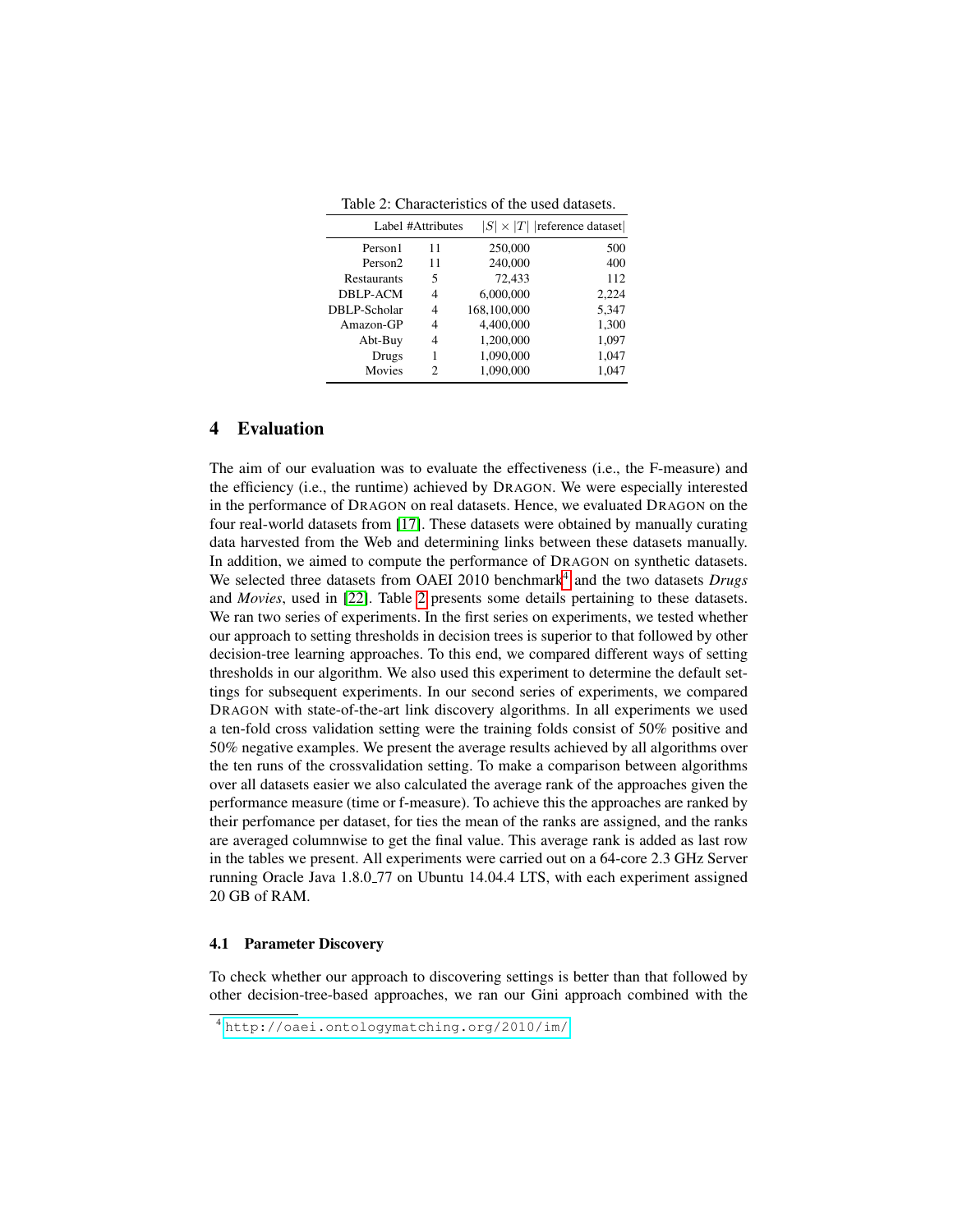<span id="page-8-0"></span>Table 3: F-measure for 10-fold cross validation averaged over 10 results. UP indicates choosing the upper value as split point while MP uses the middle between two similarity values as split point in the node. The best, second- and third-best value in a row are highlighted using colored cells of decreasing strength.

| Data                                                                              |   |    |  |   |   |   |   |   | UP, $\lambda = .05$ UP, $\lambda = .2$ UP, $\lambda = .4$ UP, $\lambda = .8$ MP, $\lambda = .05$ MP, $\lambda = .4$ |    |
|-----------------------------------------------------------------------------------|---|----|--|---|---|---|---|---|---------------------------------------------------------------------------------------------------------------------|----|
|                                                                                   | G | E. |  | G | E | G | E | G | E                                                                                                                   | E. |
| Movies                                                                            |   |    |  |   |   |   |   |   | 0.969 0.969 0.975 0.975 0.969 0.969 0.994 0.832 0.967 0.967 0.734 0.905                                             |    |
| Person1                                                                           |   |    |  |   |   |   |   |   | 0.978 0.970 0.966 0.965 0.980 0.983 0.985 0.986 0.945 0.931 0.940 0.947                                             |    |
| Person <sub>2</sub>                                                               |   |    |  |   |   |   |   |   | 1.000 1.000 0.999 0.999 1.000 1.000 0.999 0.999 0.980 0.980 0.980 0.980                                             |    |
| Drugs                                                                             |   |    |  |   |   |   |   |   | 1.000 1.000 1.000 1.000 1.000 1.000 1.000 1.000 0.978 0.978 0.938 0.938                                             |    |
| Restaurants                                                                       |   |    |  |   |   |   |   |   | 0.976 0.976 0.986 0.986 0.976 0.976 1.000 1.000 0.961 0.944 1.000 1.000                                             |    |
| DBLP-ACM                                                                          |   |    |  |   |   |   |   |   | 0.881 0.918 0.872 0.912 0.895 0.961 0.974 0.966 0.858 0.894 0.388 0.939                                             |    |
| Abtbuy                                                                            |   |    |  |   |   |   |   |   | 0.441 0.496 0.573 0.545 0.644 0.617 0.209 0.208 0.442 0.498 0.661 0.661                                             |    |
| DBLP-GS                                                                           |   |    |  |   |   |   |   |   | 0.928 0.694 0.938 0.695 0.972 0.970 0.871 0.905 0.906 0.830 0.185 0.711                                             |    |
| AMAZON-GP 0.429 0.641 0.467 0.711 0.761 0.704 0.351 0.343 0.429 0.581 0.682 0.717 |   |    |  |   |   |   |   |   |                                                                                                                     |    |
| Avg Rank                                                                          |   |    |  |   |   |   |   |   | 6.625 6.438 6.188 6.188 3.938 3.938 5.688 5.813 9.438 9.250 8.250 6.250                                             |    |

Global F-measure pruning  $(G)$  and the error estimate pruning  $(E)$ . We set  $\lambda$  between 0.05 and 0.8. Our results are displayed in Table [3.](#page-8-0) In our experiments,  $\lambda = 0.4$  achieves the best rank and is therefore an appropriate setting for our algorithm. We hence selected this value as default.

We then compared our approach to setting thresholds in split points with that implemented by classical decision-tree-learning approaches such as J48 (see two right-most columns of Table [3\)](#page-8-0). Note that we used  $\lambda = 0.05$  to test if a higher threshold to calculate the initial similarity values improves the quality of the constructed decision tree. While choosing the middle between similarity values as split point seems to be beneficial on some datasets (e.g., Abtbuy), it is clear that choosing the upper value bears better results overall. A comparison of the difference in F-measure achieved by the settings  $\lambda = 0.05$ (first column in Table [3\)](#page-8-0) and  $\lambda = 0.4$  (third column in Table 3) further reveals that preventing a decision tree from learning measures with a low threshold value can improve the quality up to 43%(Amazon-GP).

#### 4.2 Comparison with other approaches

Our choice of state-of-the-art link discovery algorithm to compare with DRAGON was governed by the need to provide a fair evaluation. Firstly, the algorithms we were to test against needed to learn link specifications explicitly, since our approach tackles the task of *declarative link discovery*. Secondly, we needed approaches able to perform supervised learning, since our approach would have an unfair advantage over unsupervised classifiers. We hence chose WOMBAT since it fits these requirements and to perform as well as [\[16\]](#page-14-9) w.r.t. the F-measure it achieves. In addition, WOMBAT was shown to be robust w.r.t. to the number of examples used for learning. We also ran our experiments with EAGLE [\[22\]](#page-14-7) and EUCLID [\[23\]](#page-14-10). We selected EAGLE [22] because it was shown to outperform MARLIN [\[2\]](#page-13-3) and FEBRL [\[5\]](#page-13-4) significantly in terms of runtime, while achieving comparable F-measure [\[22\]](#page-14-7). EUCLID's major advantage over EAGLE is the fact that it is deterministic and reaches similar F-measure to EAGLE. In our evaluation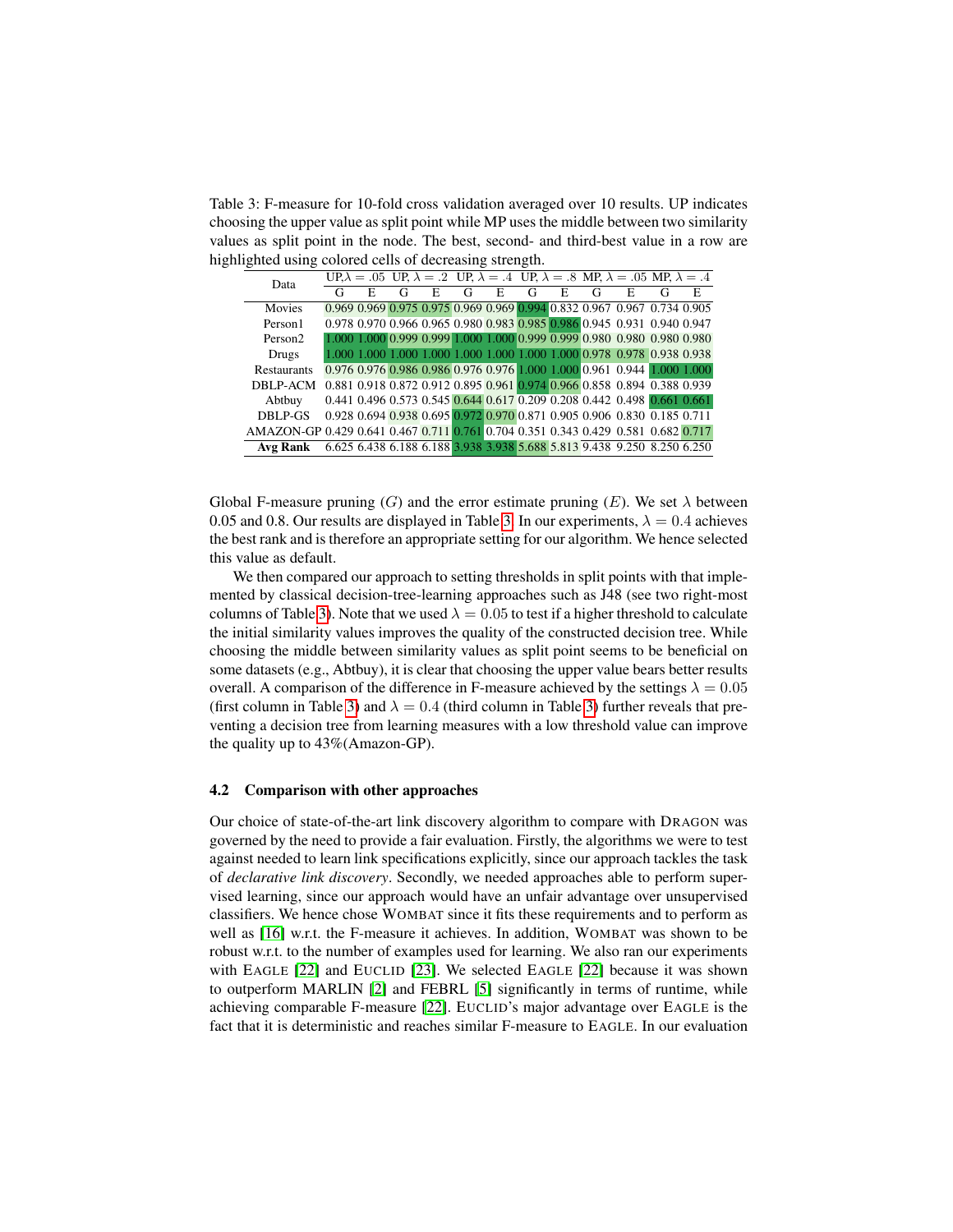we use the supervised linear version of EUCLID. All the chosen approaches and especially DRAGON are contained in the open-source LIMES link discovery framework and are free to use. We decided not to compare DRAGON with classifiers from e.g. SILK [\[13\]](#page-13-5), since LIMES has been shown [\[19\]](#page-14-4) to be significantly faster than SILK and therefore runtime comparisons would not be fair. We also compare our approaches with J48, an often used implementation of the C4.5 algorithm [\[11\]](#page-13-6).

To test our hypothesis that common decision tree approaches choose threshold values that are too low, we also implemented *J48opt*. In this approach, we took the decision tree we get from *J48*, parsed it into a LS, raised all its thresholds by  $\delta$  and calculated the F-measure it achieved. We repeated this process until all thresholds equal 1. We took the LS with the threshold setting that resulted in the highest F-measure. In our experiments, we set  $\delta$  to 0.05. For DRAGON, we tested *Global F-measure* (in the following referred to as DRAGON  $_{GL}$ ) and *Gini Index* (DRAGON  $_{GI}$ ), as well as the two pruning algorithms *Global F-measure pruning* and *error estimate pruning*. We will also indicate the pruning method in subscript as well. Hence,  $DRAGON$   $GL-E$  is a configuration of DRAGON which was achieved by the use of *Global F-measure* for finding split attributes and *error estimate pruning*. In contrast, DRAGON GL·<sup>G</sup> is DRAGON with global F-measure and global F-measure pruning. We set the maximum tree height to 3. For the Gini configurations, we set  $\lambda$  to 0.4. For the global F-measure configurations, we set  $\lambda$ to 0.6. We discovered that each approach performs best with these parameters through empirical tests. The termination criteria for WOMBAT was either finding a link specification with F-measure of 1 or a refinement depth of 10. The coverage threshold was set to 0.6 and the similarity measures used were the same as in DRAGON: *jaccard, trigrams, cosine* and *qgrams*. EAGLE was configured to run 100 generations. The mutation and crossover rates were set to 0.6 as in [\[22\]](#page-14-7). EUCLID was set to the default parameters. For *J48*, we discovered, that using reduced error pruning with 5 folds delivered the best results overall. Otherwise we used the default parameters found in the Weka framework [\[11\]](#page-13-6).

To determine the significant differences between classifier performances usually a pair-wise Wilcoxon signed-ranks test is performed. However, this would lead to a multiple testing problem in our case, since we compare more than two classifiers. We therefore follow the recommendations given in [\[8\]](#page-13-7) to use a Friedman test to determine if the average ranks of the algorithms are significantly different and, if this is true, perform a Nemenyi test to compare all classifiers. In Table [4](#page-10-0) the results are presented. Concerning F-measure we have significant differences between the algorithms (Friedman p-value=0.009). We can see that WOMBAT and DRAGON  $_{GL}$   $_{G}$  produce the best results regarding F-measure and there is no significant difference in performance (Nemenyi p-value=0.999). WOMBAT achieves a higher F-measure than DRAGON  $GI \cdot G$  on four datasets (Movies, Person1, DBLP-ACM, AMAZON-GP) and is tied with DRAGON on the Drugs dataset. DRAGON outperforms WOMBAT on the remaining four datasets. The only significant difference in F-measure is between WOMBAT and j48 (Nemenyi p-value=0.007) and between DRAGON and j48 (Nemenyi p-value=0.023). We can also see that *J48opt* performs better than *J48*, albeit not significantly better (Nemenyi pvalue=0.326).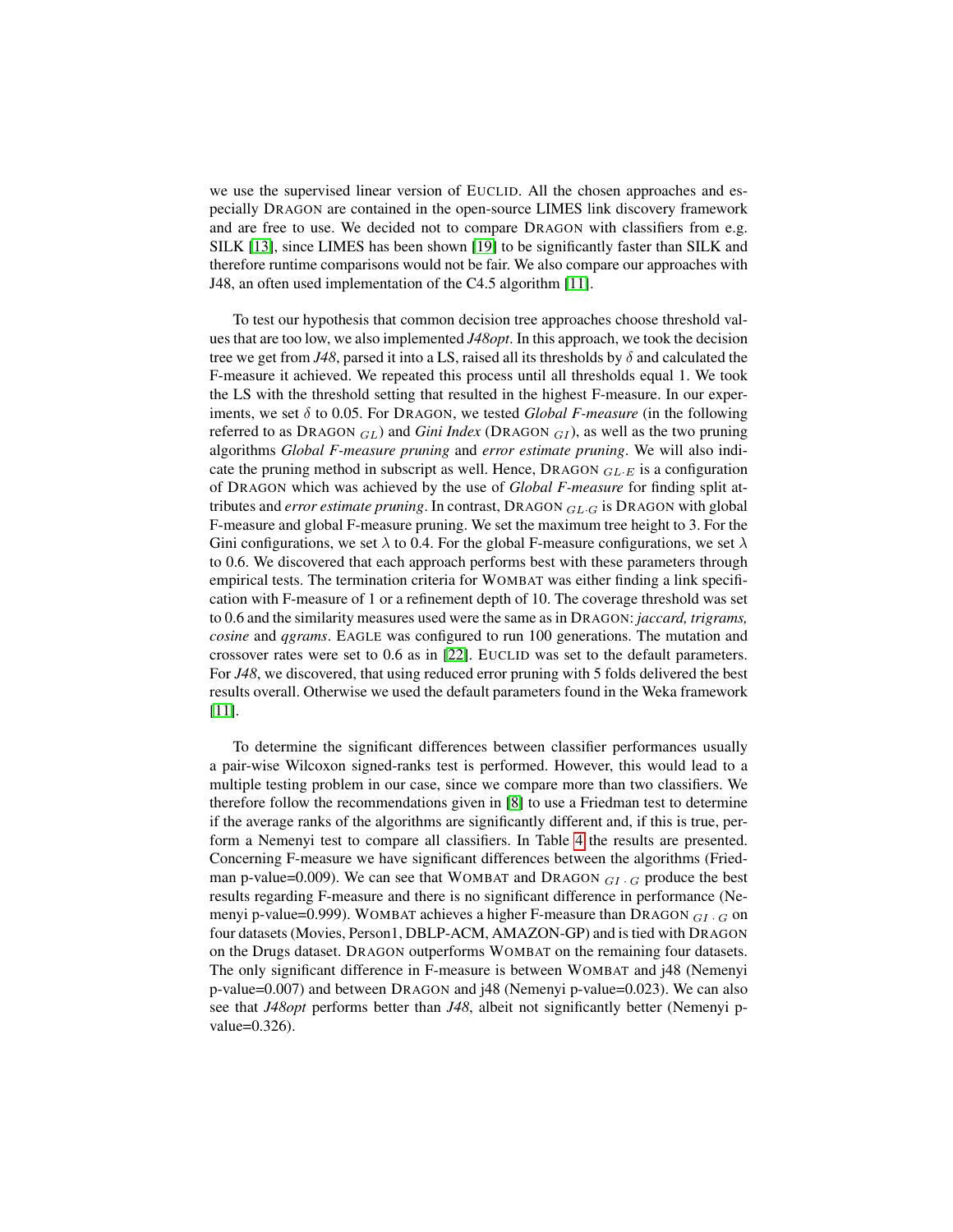| Data                |                                                                        |       | DRAGON |       | WOMBAT EUCLID EAGLE |       |             | J48 | J48 opt           |
|---------------------|------------------------------------------------------------------------|-------|--------|-------|---------------------|-------|-------------|-----|-------------------|
|                     | $\overline{G}\overline{I\cdot G\; G I\cdot E\; GL\cdot G\; GL\cdot E}$ |       |        |       |                     |       |             |     |                   |
| Movies              | 0.971                                                                  | 0.971 | 0.994  | 0.994 | 0.993               | 0.984 |             |     | 0.989 0.835 0.989 |
| Person1             | 0.984                                                                  | 0.985 | 0.980  | 0.978 | 1.000               | 0.983 |             |     | 0.993 0.855 0.957 |
| Person <sub>2</sub> | 1.000                                                                  | 1.000 | 0.998  | 1.000 | 0.991               | 0.823 | 0.952 0.924 |     | 1.000             |
| Drugs               | 0.998                                                                  | 0.998 | 0.998  | 0.998 | 0.998               | 0.996 | 0.996 0.938 |     | 0.998             |
| <b>Restaurants</b>  | 1.000                                                                  | 1.000 | 0.980  | 1.000 | 0.994               | 0.953 |             |     | 0.952 0.905 0.962 |
| <b>DBLP-ACM</b>     | 0.934                                                                  | 0.932 | 0.970  | 0.983 | 0.983               | 0.978 |             |     | 0.980 0.768 0.860 |
| Abtbuy              | 0.679                                                                  | 0.642 | 0.529  | 0.555 | 0.647               | 0.003 |             |     | 0.555 0.429 0.582 |
| DBLP-GS             | 0.973                                                                  | 0.973 | 0.906  | 0.934 | 0.963               | 0.899 |             |     | 0.945 0.880 0.955 |
| Amazon-GP           | 0.741                                                                  | 0.711 | 0.620  | 0.354 | 0.761               | 0.712 |             |     | 0.731 0.408 0.450 |
| <b>Avg Rank</b>     | 3.333                                                                  | 3.889 | 5.111  | 4.278 | 2.778               | 6.611 |             |     | 5.056 8.667 5.278 |

<span id="page-10-0"></span>Table 4: Averaged results for 10-fold cross validation. We highlight the best, secondand third-best value in a row using colored cells of decreasing strength.

| Data                |      |      | <b>DRAGON</b><br>$GI \cdot G \cdot F \cdot GL \cdot G \cdot GL \cdot E$ |       | WOMBAT EUCLID EAGLE |        |        | J48 | J48 opt           |
|---------------------|------|------|-------------------------------------------------------------------------|-------|---------------------|--------|--------|-----|-------------------|
| Movies              | 152  | 134  | 1652                                                                    | 1652  | 1623                | 4414   | 122539 | 170 | 204               |
| Person1             | 473  | 488  | 21433                                                                   | 21783 | 12527               | 210140 | 1343   | 272 | 991               |
| Person <sub>2</sub> | 114  | 119  | 3144                                                                    | 3050  | 2350                | 39109  | 1080   | 148 | 337               |
| Drugs               | 48   | 41   | 307                                                                     | 297   | 246                 | 215    | 1047   | 60  | 88                |
| <b>Restaurants</b>  | 19   | 20   | 487                                                                     | 478   | 631                 | 9721   | 1013   | 27  | 51                |
| DBLP-ACM            | 2626 | 2618 | 40614                                                                   | 40562 | 46002               | 308044 | 94873  | 680 | 23109             |
| Abtbuy              | 1619 | 1574 | 6419                                                                    | 6310  | 19002               | 31065  | 1243   | 510 | 34762             |
| DBLP-GS             | 5623 | 5517 | 28454                                                                   | 28541 | 143973              | 496948 | 110168 | 948 | 45036             |
| Amazon-GP           | 3126 | 3102 | 21593                                                                   | 21741 | 56651               | 325759 |        |     | 26638 1331 134693 |
| <b>Avg Rank</b>     | 2.3  |      | 6.2                                                                     | 5.9   | 6.6                 | 8.3    | 6.6    | 1.9 | 5.2               |

(a) F-measure

#### (b) Time in ms

In Table [4b,](#page-10-0) we present the average runtimes of the approaches. We can determine, that there is a significant difference in runtime-efficiency between the algorithms (Friedman p-value= $1.127 \times 10^{-8}$ ). It is evident, that DRAGON (specifically DRAGON  $_{GI}$ ) and *J48* are the fastest approaches. We determined no significant difference between them (Nemenyi p-value=0.999). The DRAGON  $_{GI}$  configurations of our approach are on average 18 times faster than WOMBAT  $^5$  $^5$ , while DRAGON  $_{GL}$  is roughly as efficient as WOMBAT. The performance advantage of DRAGON  $_{GI}$  is due to the fact that, after calculating the initial similarity values of the entity pairs, it does not need the costly calculations of mappings.<sup>[6](#page-10-2)</sup> Overall, our results suggest that DRAGON performs as well as the state of the art w.r.t. the quality of the LSs it generates, but clearly outperforms the state of the art w.r.t. its runtime  $^7$  $^7$ , making it more conducive to practical application.

<span id="page-10-1"></span> $<sup>5</sup>$  This difference is significant with a p-value=0.0297 for the Nemenyi test</sup>

<span id="page-10-2"></span> $6$  Note that in DRAGON  $GL$  these costs are linear for each mapping computation, since we only need to use set-operations on the mappings from the initial atomic specifications.

<span id="page-10-3"></span><sup>&</sup>lt;sup>7</sup> DRAGON  $_{GI}$  is also significantly faster than EUCLID (Nemenyi p-value=0.0001) and EAGLE (Nemenyi p-value=0.0297)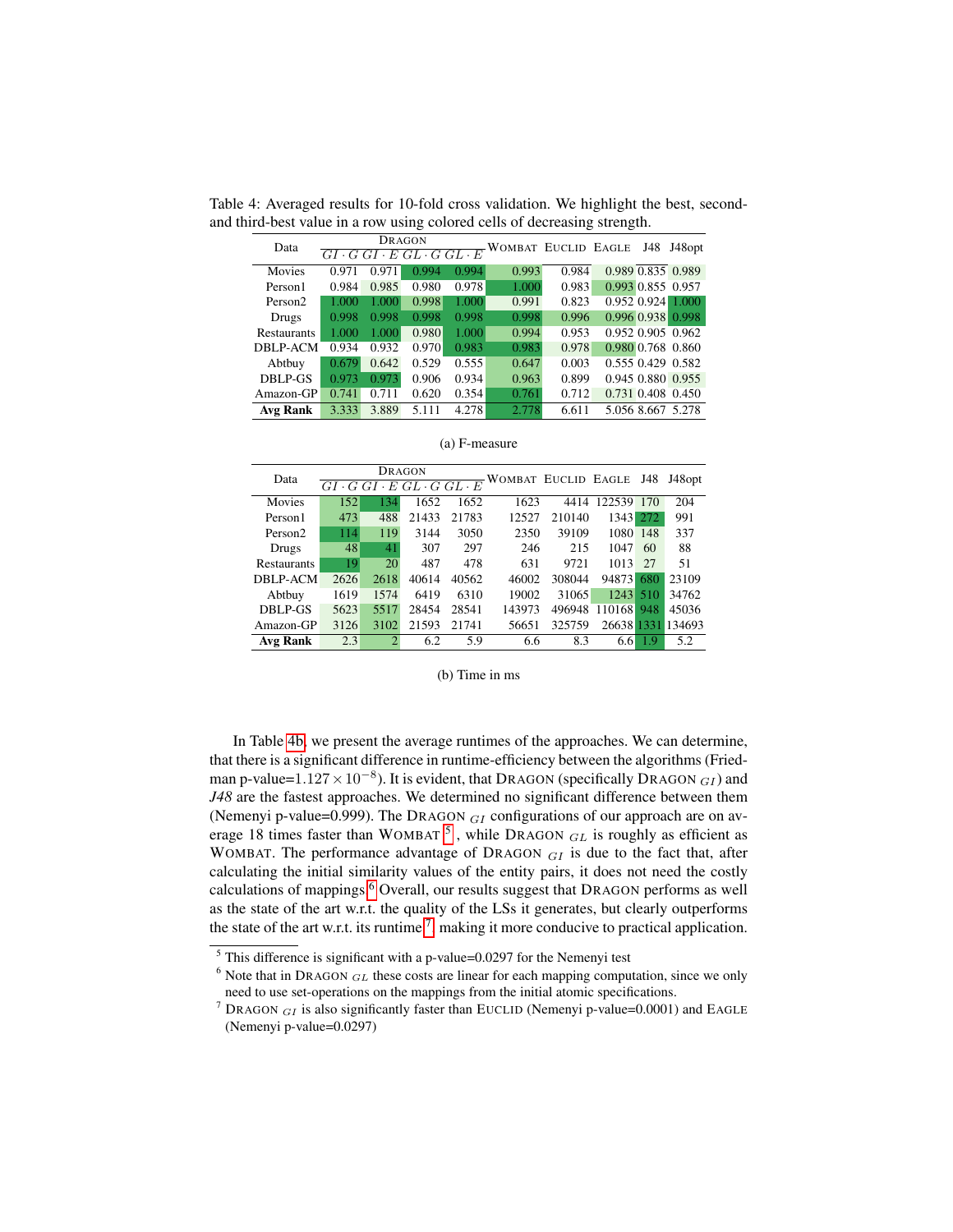### 4.3 Efficiency of pruning

Since pruning is an important factor in decision tree learning, we recorded the effect pruning had in the second experiment. The results are displayed in [2.](#page-11-0)

<span id="page-11-0"></span>

Fig. 2: Percentage change between unpruned and pruned trees in the averaged results of the ten-fold crossvalidation

First note that the configuration DRAGON  $_{GL\cdot GL}$  was omitted in the figures since the unpruned and pruned trees were identical. This is not surprising because the measure for building the tree is the same as for pruning it. Therefore, any leaves that would be pruned simply do not appear in the tree in the first place. For the other configurations, we can observe, that pruning has on average a positive impact on F-measure. The exceptions are datasets for which LS of the size 1 are learned in the first place (such as Movies and Person2 for DRAGON  $_{GI}$ ) and Amazon-GP, where pruning has a negative effect.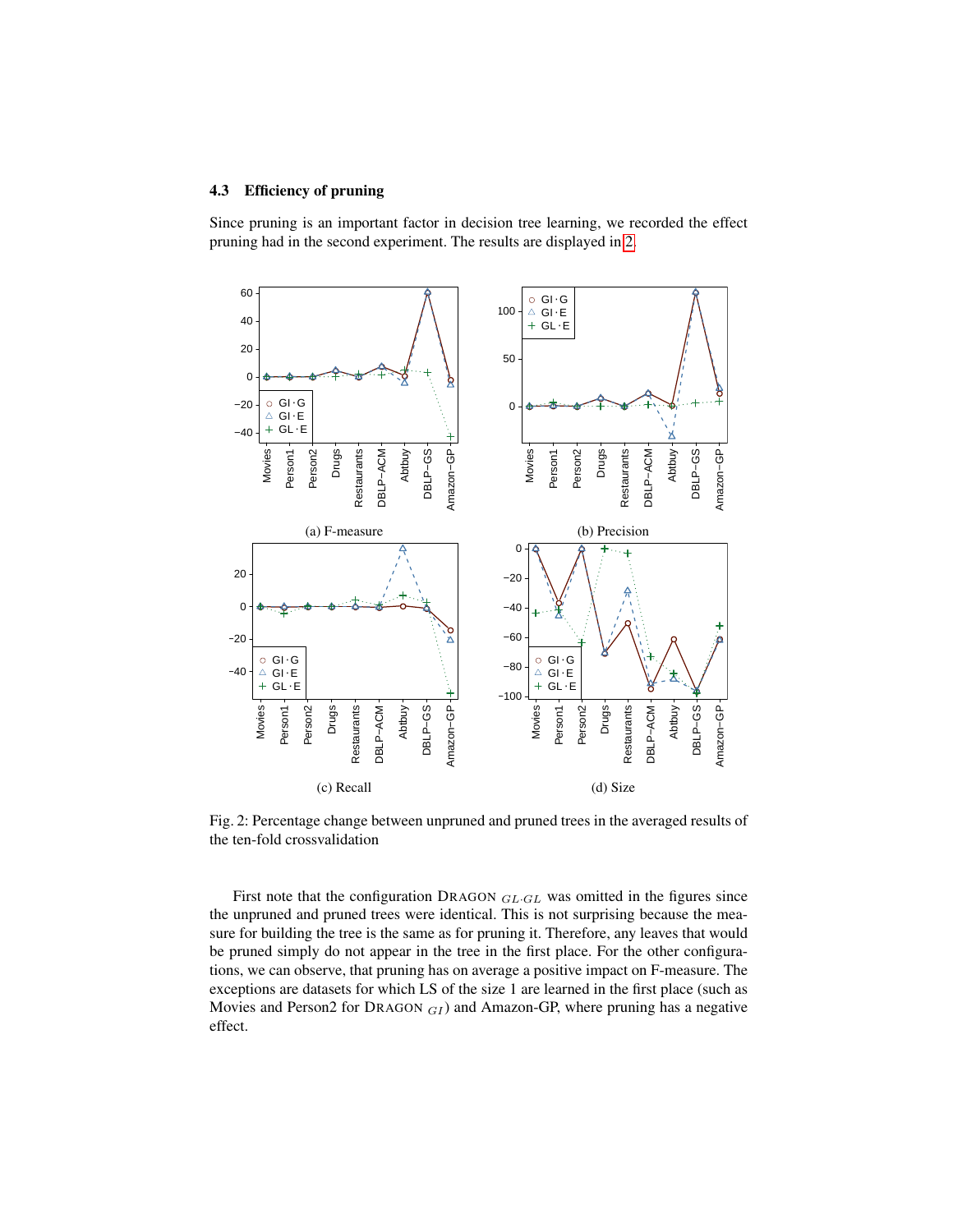### 5 Related Work

A plethora of approaches for link discovery has been developed recently. We give a brief overview of existing approaches and refer the reader to the corresponding surveys and comparisons [\[18](#page-14-0)[,29,](#page-14-11)[7\]](#page-13-8) for further details. A popular link discovery framework is SILK [\[3\]](#page-13-9), which uses multi-dimensional blocking to achieve lossless link discovery. Another lossless framework is LIMES [\[21\]](#page-14-12), which combines similarity measures using a set-theoretical approach. An overview and a comparison of further link discovery frameworks can be found in [\[18\]](#page-14-0).

As we have seen in definition [2,](#page-2-0) link discovery is a binary classification problem and therefore can be tackled with classical machine learning approaches such as *support vector machines* [\[2\]](#page-13-3), *artificial neural networks* [\[20\]](#page-14-13) and *genetic programming* [\[14\]](#page-14-14). [\[29\]](#page-14-11) give an overview of these approaches and compare them. Most dedicated approaches to learning link specifications are supervised techniques implemented as batch learning or as active learning. For example, EAGLE [\[22\]](#page-14-7), COALA [\[24\]](#page-14-15) and GenLink [\[14\]](#page-14-14) support both active and batch learning within the genetic programming paradigm. Other approaches such as EUCLID [\[23\]](#page-14-10) and KnoFuss [\[25\]](#page-14-16) support unsupervised learning. WOMBAT [\[28\]](#page-14-1) uses an upward refinement operator to implement positive-only learning.

Record linkage is a closely related field of link discovery and there are several approaches which use decision trees. Early works by [\[6\]](#page-13-10) aimed at matching two databases containing customer records. They used manually generated training data to train a CART [\[4\]](#page-13-11) classifier and pruned it to reduce complexity and make it more robust. [\[9\]](#page-13-12) incorporated ID3 [\[26\]](#page-14-17) into their record linkage toolbox TAILOR. They implemented two approaches: In the first they manually labeled record pairs and used the comparison vector to train a decision tree. The second approach tried to overcome the manual labeling effort by applying a clustering algorithm on their comparison vectors to get three clusters: matches, non-matches, potential matches. Another notable approach is Active Atlas [\[30\]](#page-14-18), which combines active learning with the C4.5 [\[27\]](#page-14-8) decision tree learning algorithm.

Our approach extends these approaches in several ways. By learning an operator tree our approach is able to learn much more expressive models than linear classifiers (e.g. [\[2\]](#page-13-3)), since we can express conjunction and disjunction. Furthermore, we are more expressive than boolean classifiers such as [\[20](#page-14-13)[,5\]](#page-13-4), because we can model negations. We additionally combine the generation of expressive link specifications with a deterministic approach, providing more reliability than comparable non-deterministic approaches [\[14,](#page-14-14)[22,](#page-14-7)[24,](#page-14-15)[25\]](#page-14-16). DRAGON differs further by relying on a decision-tree-based learning paradigm, which allows it to not have to recompute mappings, leading to a more time-efficient approach (see evaluation section). It shares some similarity with the state of the art by virtue of its iterative approach to addressing the generation of link specifications (see, e.g., [\[28\]](#page-14-1)).

### 6 Conclusion and Future Work

In this work, we presented DRAGON, a decision tree learning approach for link discovery. We evaluated our approach on nine benchmark datasets against three state-of-theart approaches WOMBAT, EUCLID and EAGLE. Our approach delivers state-of-the-art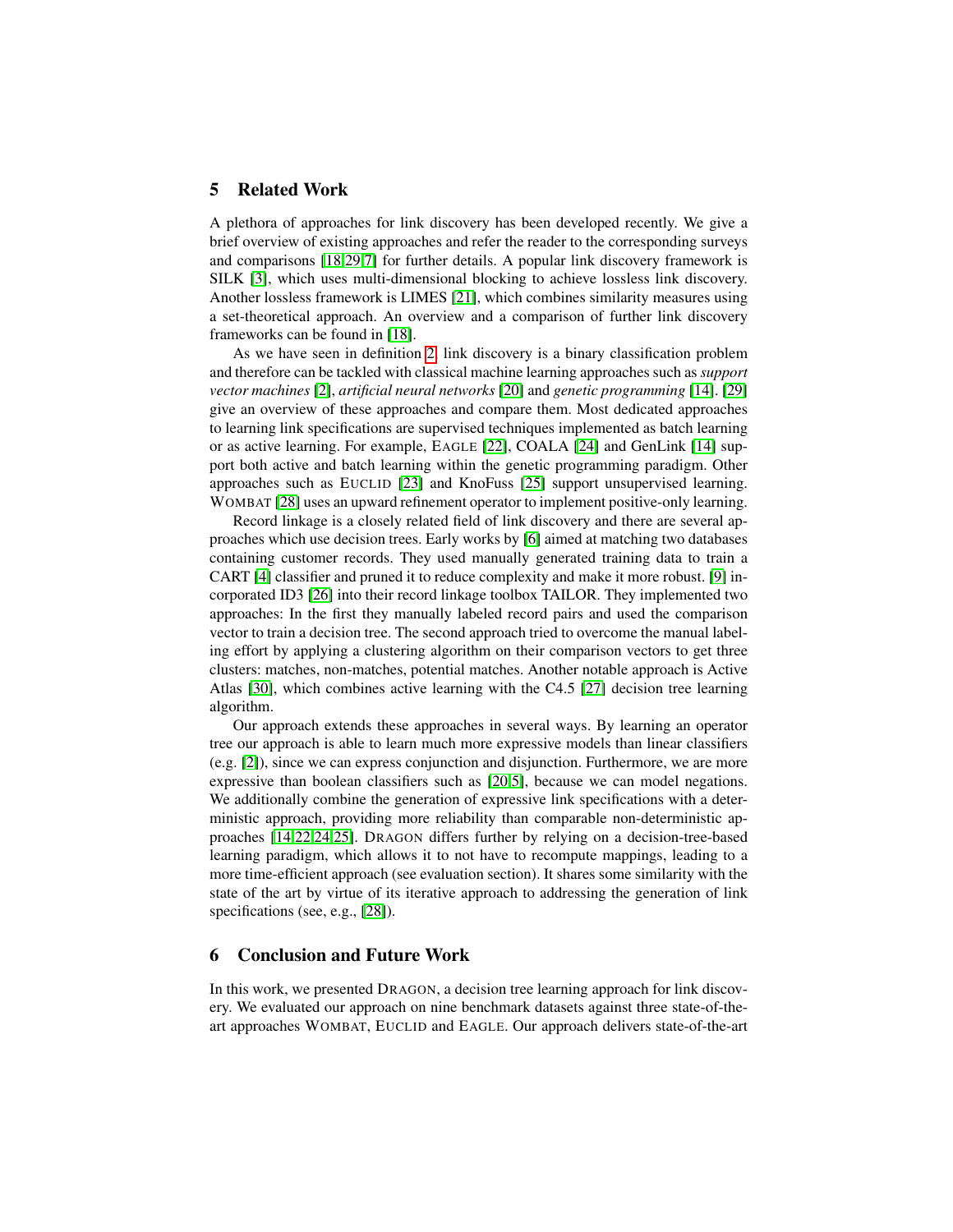performance w.r.t. the F-measure it achieves while on average being more than 18 times faster than the state of the art. We investigated why our approach outperforms other decision tree approaches by optimizing the choice of thresholds in similarity measures. Interestingly, our Global F-measure approach is biased towards precision while using Gini leads to a bias towards recall. In future work, we will investigate how we can use these biases for ensemble learning. We will also look into the possibility to perform active learning with DRAGON, in particular with the use of incremental decision trees.

### **References**

- <span id="page-13-2"></span>1. Bayardo, R.J., Ma, Y., Srikant, R.: Scaling up all pairs similarity search. In: Proceedings of the 16th International Conference on World Wide Web. pp. 131–140. WWW '07, ACM, New York, NY, USA (2007).<https://doi.org/10.1145/1242572.1242591>
- <span id="page-13-3"></span>2. Bilenko, M., Mooney, R.J.: Adaptive duplicate detection using learnable string similarity measures. In: Proceedings of the ninth ACM SIGKDD international conference on Knowledge discovery and data mining. pp. 39–48. KDD '03, ACM, New York, NY, USA (2003). [https://doi.org/10.1145/956750.956759,](https://doi.org/10.1145/956750.956759) [http://doi.acm.org/10.1145/956750.](http://doi.acm.org/10.1145/956750.956759) [956759](http://doi.acm.org/10.1145/956750.956759)
- <span id="page-13-9"></span>3. Bizer, C., Volz, J., Kobilarov, G., Gaedke, M.: Silk - a link discovery framework for the web of data. In: 18th International World Wide Web Conference (April 2009), [http://](http://www2009.eprints.org/227/) [www2009.eprints.org/227/](http://www2009.eprints.org/227/)
- <span id="page-13-11"></span>4. Breiman, L., H. Friedman, J., A. Olshen, R., J. Stone, C.: Classification and Regression Trees. Chapman & Hall, New York (1984)
- <span id="page-13-4"></span>5. Christen, P.: Febrl: a freely available record linkage system with a graphical user interface. In: Proceedings of the second Australasian workshop on Health data and knowledge management - Volume 80. pp. 17–25. HDKM '08, Australian Computer Society, Inc., Darlinghurst, Australia, Australia (2008), [http://dl.acm.org/citation.cfm?id=1385089.](http://dl.acm.org/citation.cfm?id=1385089.1385094) [1385094](http://dl.acm.org/citation.cfm?id=1385089.1385094)
- <span id="page-13-10"></span>6. Cochinwala, M., Kurien, V., Lalk, G., Shasha, D.E.: Efficient data reconciliation. Inf. Sci. 137(1-4), 1–15 (2001). [https://doi.org/10.1016/S0020-0255\(00\)00070-0](https://doi.org/10.1016/S0020-0255(00)00070-0)
- <span id="page-13-8"></span>7. Daskalaki, E., Flouris, G., Fundulaki, I., Saveta, T.: Instance matching benchmarks in the era of linked data. J. Web Sem. 39, 1–14 (2016).<https://doi.org/10.1016/j.websem.2016.06.002>
- <span id="page-13-7"></span>8. Demsar, J.: Statistical comparisons of classifiers over multiple data sets. Journal of Machine Learning Research 7, 1–30 (2006), [http://www.jmlr.org/papers/v7/](http://www.jmlr.org/papers/v7/demsar06a.html) [demsar06a.html](http://www.jmlr.org/papers/v7/demsar06a.html)
- <span id="page-13-12"></span>9. Elfeky, M.G., Elmagarmid, A.K., Verykios, V.S.: Tailor: A record linkage tool box. In: ICDE. pp. 17–28 (2002)
- <span id="page-13-0"></span>10. Ermilov, I., Lehmann, J., Martin, M., Auer, S.: Lodstats: The data web census dataset. In: Proceedings of 15th International Semantic Web Conference - Resources Track (ISWC'2016) (2016), [http://svn.aksw.org/papers/2016/ISWC\\_LODStats\\_](http://svn.aksw.org/papers/2016/ISWC_LODStats_Resource_Description/public.pdf) [Resource\\_Description/public.pdf](http://svn.aksw.org/papers/2016/ISWC_LODStats_Resource_Description/public.pdf)
- <span id="page-13-6"></span>11. Holmes, G., Donkin, A., Witten, I.: Weka: A machine learning workbench. In: Proc Second Australia and New Zealand Conference on Intelligent Information Systems. pp. 357–361. Brisbane, Australia (1994)
- <span id="page-13-1"></span>12. Isele, R., Bizer, C.: Learning linkage rules using genetic programming. In: Proceedings of the Sixth International Workshop on Ontology Matching. pp. 13–24 (2011)
- <span id="page-13-5"></span>13. Isele, R., Bizer, C.: Learning linkage rules using genetic programming. In: 6th International Workshop on Ontology Matching. Bonn (2011), [http://www4.wiwiss.fu-berlin.](http://www4.wiwiss.fu-berlin.de/bizer/silk/) [de/bizer/silk/](http://www4.wiwiss.fu-berlin.de/bizer/silk/)